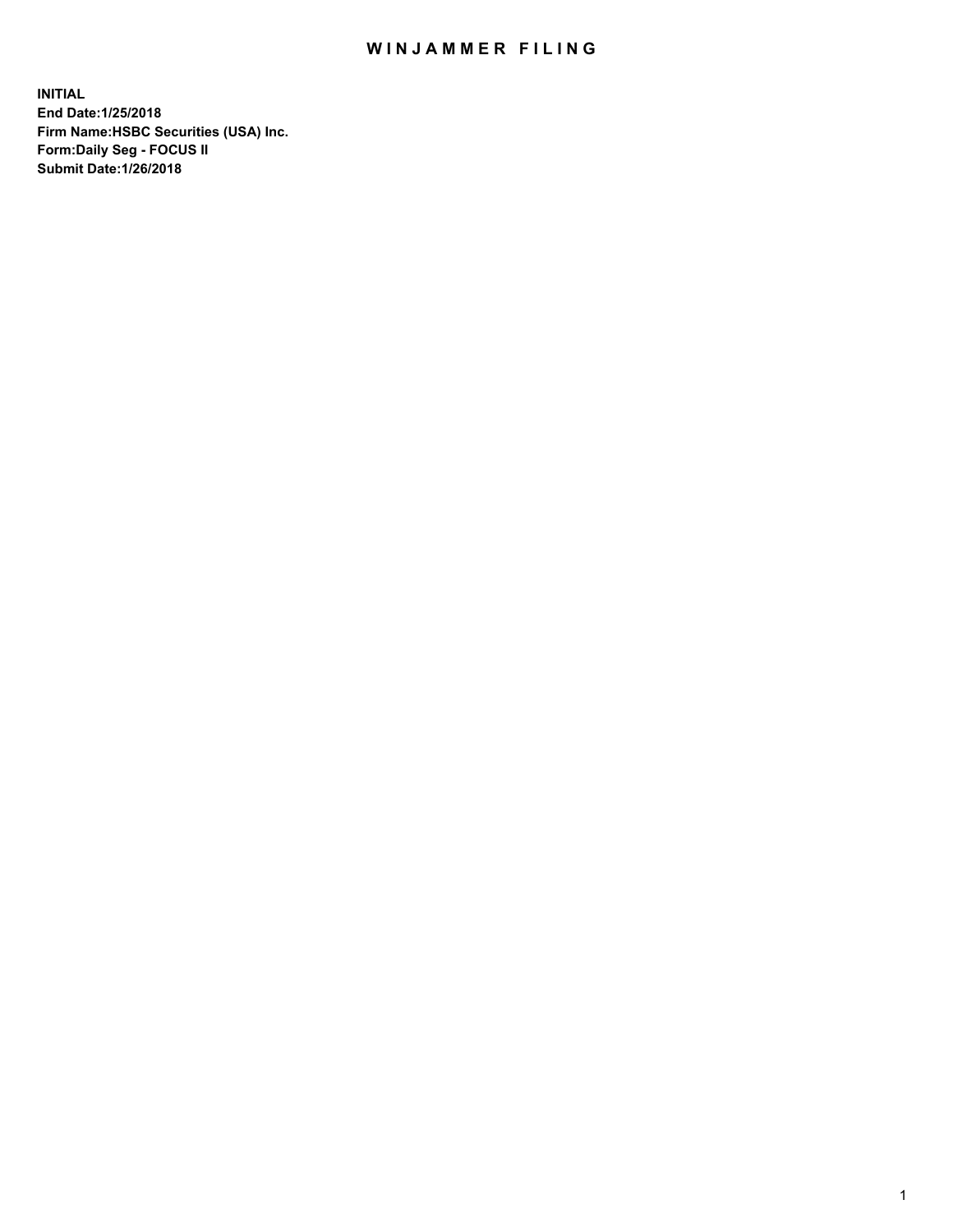## **INITIAL End Date:1/25/2018 Firm Name:HSBC Securities (USA) Inc. Form:Daily Seg - FOCUS II Submit Date:1/26/2018 Daily Segregation - Cover Page**

| Name of Company<br><b>Contact Name</b><br><b>Contact Phone Number</b><br><b>Contact Email Address</b>                                                                                                                                                                                                                         | <b>HSBC Securities (USA) Inc.</b><br><b>Michael Vacca</b><br>212-525-7951<br>michael.vacca@us.hsbc.com |
|-------------------------------------------------------------------------------------------------------------------------------------------------------------------------------------------------------------------------------------------------------------------------------------------------------------------------------|--------------------------------------------------------------------------------------------------------|
| FCM's Customer Segregated Funds Residual Interest Target (choose one):<br>a. Minimum dollar amount: ; or<br>b. Minimum percentage of customer segregated funds required:%; or<br>c. Dollar amount range between: and; or<br>d. Percentage range of customer segregated funds required between: % and %.                       | 98,000,000<br><u>0</u><br><u>00</u><br>00                                                              |
| FCM's Customer Secured Amount Funds Residual Interest Target (choose one):<br>a. Minimum dollar amount: ; or<br>b. Minimum percentage of customer secured funds required:%; or<br>c. Dollar amount range between: and; or<br>d. Percentage range of customer secured funds required between: % and %.                         | 25,000,000<br><u>0</u><br><u>00</u><br>00                                                              |
| FCM's Cleared Swaps Customer Collateral Residual Interest Target (choose one):<br>a. Minimum dollar amount: ; or<br>b. Minimum percentage of cleared swaps customer collateral required:%; or<br>c. Dollar amount range between: and; or<br>d. Percentage range of cleared swaps customer collateral required between:% and%. | 122,000,000<br><u>0</u><br><u>00</u><br><u>00</u>                                                      |

Attach supporting documents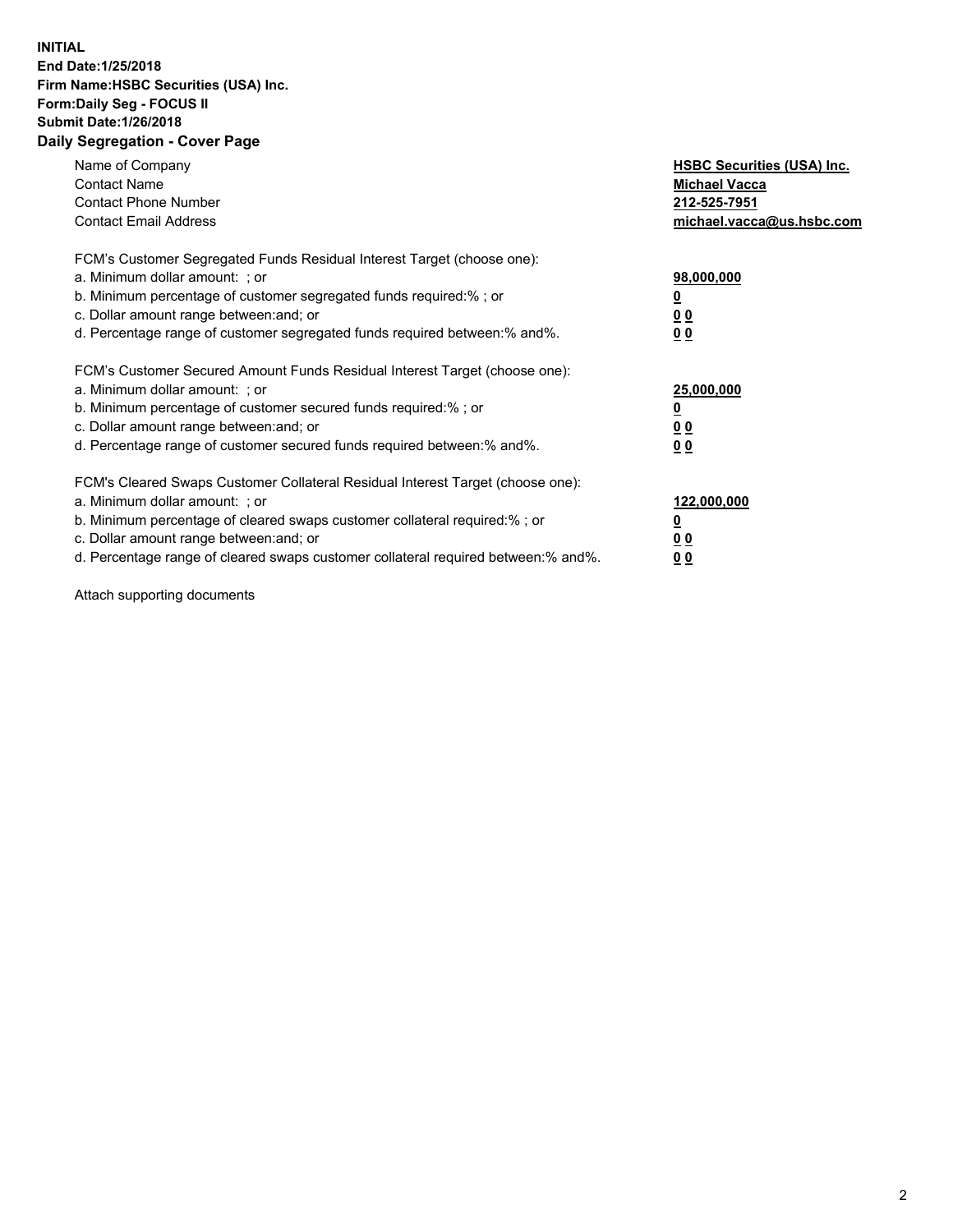**INITIAL End Date:1/25/2018 Firm Name:HSBC Securities (USA) Inc. Form:Daily Seg - FOCUS II Submit Date:1/26/2018 Daily Segregation - Secured Amounts**

|     | Foreign Futures and Foreign Options Secured Amounts                                         |                            |
|-----|---------------------------------------------------------------------------------------------|----------------------------|
|     | Amount required to be set aside pursuant to law, rule or regulation of a foreign            | $0$ [7305]                 |
|     | government or a rule of a self-regulatory organization authorized thereunder                |                            |
| 1.  | Net ledger balance - Foreign Futures and Foreign Option Trading - All Customers             |                            |
|     | A. Cash                                                                                     | 76,882,643 [7315]          |
|     | B. Securities (at market)                                                                   | 93,715,104 [7317]          |
| 2.  | Net unrealized profit (loss) in open futures contracts traded on a foreign board of trade   | -32,660,918 [7325]         |
| 3.  | Exchange traded options                                                                     |                            |
|     | a. Market value of open option contracts purchased on a foreign board of trade              | $0$ [7335]                 |
|     | b. Market value of open contracts granted (sold) on a foreign board of trade                | $0$ [7337]                 |
| 4.  | Net equity (deficit) (add lines 1.2. and 3.)                                                | 137,936,829 [7345]         |
| 5.  | Account liquidating to a deficit and account with a debit balances - gross amount           | 15,576 [7351]              |
|     | Less: amount offset by customer owned securities                                            | 0 [7352] 15,576 [7354]     |
| 6.  | Amount required to be set aside as the secured amount - Net Liquidating Equity              | 137,952,405 [7355]         |
|     | Method (add lines 4 and 5)                                                                  |                            |
| 7.  | Greater of amount required to be set aside pursuant to foreign jurisdiction (above) or line | 137,952,405 [7360]         |
|     | 6.                                                                                          |                            |
|     | FUNDS DEPOSITED IN SEPARATE REGULATION 30.7 ACCOUNTS                                        |                            |
| 1.  | Cash in banks                                                                               |                            |
|     | A. Banks located in the United States                                                       | 46,322,811 [7500]          |
|     | B. Other banks qualified under Regulation 30.7                                              | 0 [7520] 46,322,811 [7530] |
| 2.  | Securities                                                                                  |                            |
|     | A. In safekeeping with banks located in the United States                                   | 30,522,614 [7540]          |
|     | B. In safekeeping with other banks qualified under Regulation 30.7                          | 0 [7560] 30,522,614 [7570] |
| 3.  | Equities with registered futures commission merchants                                       |                            |
|     | A. Cash                                                                                     | $0$ [7580]                 |
|     | <b>B.</b> Securities                                                                        | $0$ [7590]                 |
|     | C. Unrealized gain (loss) on open futures contracts                                         | $0$ [7600]                 |
|     | D. Value of long option contracts                                                           | $0$ [7610]                 |
|     | E. Value of short option contracts                                                          | 0 [7615] 0 [7620]          |
| 4.  | Amounts held by clearing organizations of foreign boards of trade                           |                            |
|     | A. Cash                                                                                     | $0$ [7640]                 |
|     | <b>B.</b> Securities                                                                        | $0$ [7650]                 |
|     | C. Amount due to (from) clearing organization - daily variation                             | $0$ [7660]                 |
|     | D. Value of long option contracts                                                           | $0$ [7670]                 |
|     | E. Value of short option contracts                                                          | 0 [7675] 0 [7680]          |
| 5.  | Amounts held by members of foreign boards of trade                                          |                            |
|     | A. Cash                                                                                     | 68,340,976 [7700]          |
|     | <b>B.</b> Securities                                                                        | 63,192,491 [7710]          |
|     | C. Unrealized gain (loss) on open futures contracts                                         | -32,660,918 [7720]         |
|     | D. Value of long option contracts                                                           | $0$ [7730]                 |
|     | E. Value of short option contracts                                                          | 0 [7735] 98,872,549 [7740] |
| 6.  | Amounts with other depositories designated by a foreign board of trade                      | 0 [7760]                   |
| 7.  | Segregated funds on hand                                                                    | $0$ [7765]                 |
| 8.  | Total funds in separate section 30.7 accounts                                               | 175,717,974 [7770]         |
| 9.  | Excess (deficiency) Set Aside for Secured Amount (subtract line 7 Secured Statement         | 37,765,569 [7380]          |
|     | Page 1 from Line 8)                                                                         |                            |
| 10. | Management Target Amount for Excess funds in separate section 30.7 accounts                 | 25,000,000 [7780]          |
| 11. | Excess (deficiency) funds in separate 30.7 accounts over (under) Management Target          | 12,765,569 [7785]          |
|     |                                                                                             |                            |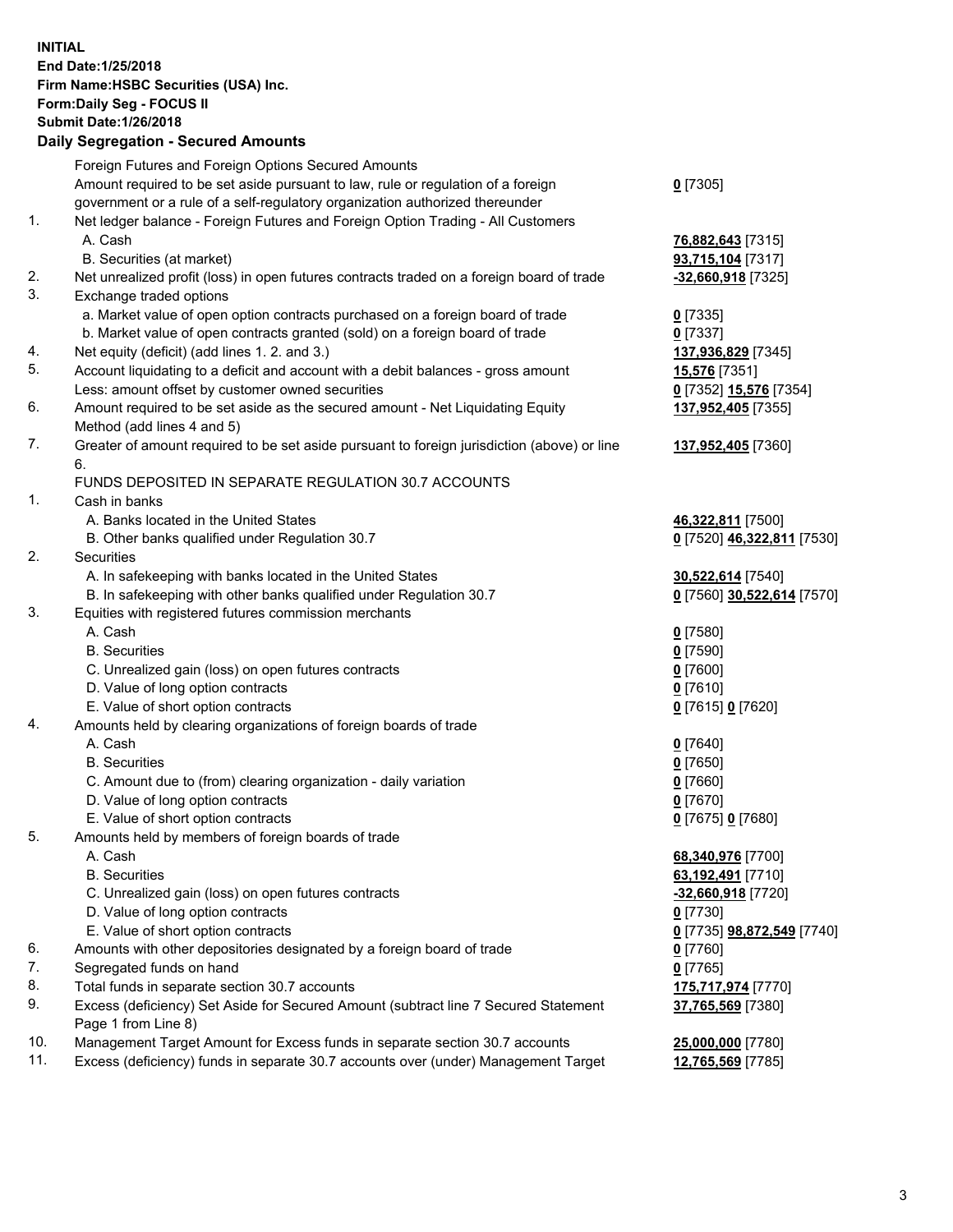**INITIAL End Date:1/25/2018 Firm Name:HSBC Securities (USA) Inc. Form:Daily Seg - FOCUS II Submit Date:1/26/2018 Daily Segregation - Segregation Statement** SEGREGATION REQUIREMENTS(Section 4d(2) of the CEAct) 1. Net ledger balance A. Cash **-344,438,786** [7010] B. Securities (at market) **950,971,017** [7020] 2. Net unrealized profit (loss) in open futures contracts traded on a contract market **644,914,532** [7030] 3. Exchange traded options A. Add market value of open option contracts purchased on a contract market **85,146,187** [7032] B. Deduct market value of open option contracts granted (sold) on a contract market **-19,644,514** [7033] 4. Net equity (deficit) (add lines 1, 2 and 3) **1,316,948,436** [7040] 5. Accounts liquidating to a deficit and accounts with debit balances - gross amount **1,064,194** [7045] Less: amount offset by customer securities **-1,026,904** [7047] **37,290** [7050] 6. Amount required to be segregated (add lines 4 and 5) **1,316,985,726** [7060] FUNDS IN SEGREGATED ACCOUNTS 7. Deposited in segregated funds bank accounts A. Cash **33,374,301** [7070] B. Securities representing investments of customers' funds (at market) **0** [7080] C. Securities held for particular customers or option customers in lieu of cash (at market) **173,116,488** [7090] 8. Margins on deposit with derivatives clearing organizations of contract markets A. Cash **424,170,200** [7100] B. Securities representing investments of customers' funds (at market) **0** [7110] C. Securities held for particular customers or option customers in lieu of cash (at market) **761,615,459** [7120] 9. Net settlement from (to) derivatives clearing organizations of contract markets **-57,833,750** [7130] 10. Exchange traded options A. Value of open long option contracts **85,146,187** [7132] B. Value of open short option contracts **-19,644,514** [7133] 11. Net equities with other FCMs A. Net liquidating equity **2,723,346** [7140] B. Securities representing investments of customers' funds (at market) **0** [7160] C. Securities held for particular customers or option customers in lieu of cash (at market) **0** [7170] 12. Segregated funds on hand **16,239,070** [7150] 13. Total amount in segregation (add lines 7 through 12) **1,418,906,787** [7180] 14. Excess (deficiency) funds in segregation (subtract line 6 from line 13) **101,921,061** [7190]

- 15. Management Target Amount for Excess funds in segregation **98,000,000** [7194]
- 16. Excess (deficiency) funds in segregation over (under) Management Target Amount Excess

**3,921,061** [7198]